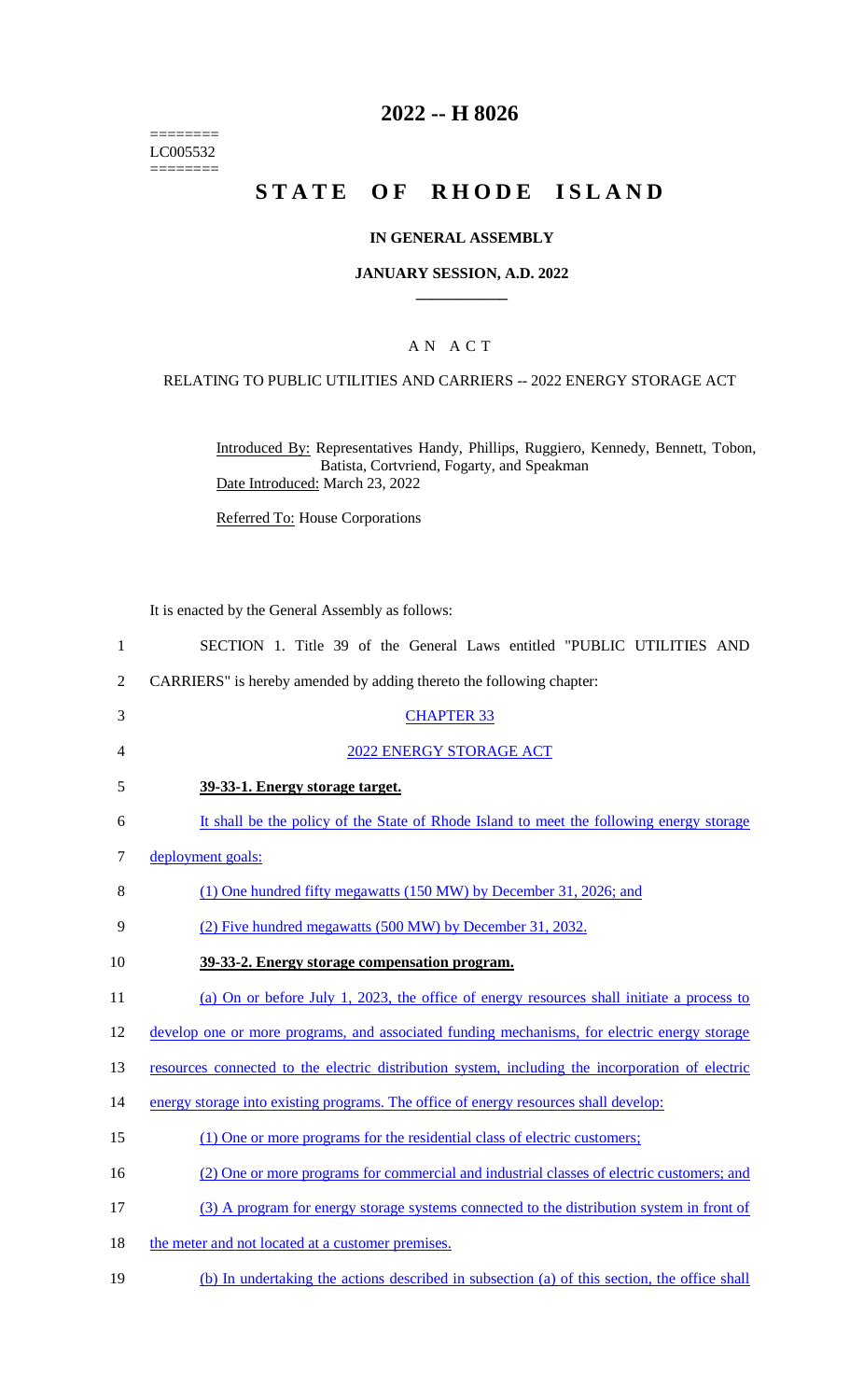2 connected to the electric distribution system that most effectively leverage the value of such 3 technologies to achieve objectives including, but not limited to: 4 (1) Providing positive net present value to all ratepayers, or a subset of ratepayers paying 5 for the benefits that accrue to that subset of ratepayers; 6 (2) Providing multiple types of benefits to the electric grid, including, but not limited to, 7 customer, local, or community resilience, ancillary services, leveling out peaks in electricity use or 8 that support the deployment of other distributed energy resources; 9 (3) Fostering the sustained, orderly development of a state-based energy storage industry; 10 and 11 (4) Maximizing the value from the participation of energy storage systems in capacity 12 markets. The office of energy resources shall include consideration of all energy storage 13 configurations that are connected to the distribution system, including systems connected in front 14 of the meter and not located at a customer premises. 15 (c) The office of energy resources may select the electric distribution company, a third 16 party it deems appropriate, or any combination thereof, to implement one or more programs for 17 electric energy storage resources connected to the electric distribution system. 18 (d) The office of energy resources shall file the proposed program with the public utilities 19 commission for review and supervision. The public utilities commission shall issue a final decision 20 on the proposed program within one hundred twenty (120) days of the filing by the office of energy 21 resources. 22 **39-33-3. Energy storage rate design.**  23 (a) The electric distribution company shall complete and file with the public utilities 24 commission a cost-of-service study for energy storage systems connected to the distribution system 25 in front of the meter not later than March 31, 2023. On or before July 31, 2023, the electric 26 distribution company shall file with the public utilities commission electric rate tariffs to apply to 27 energy storage systems interconnected and providing retail service to their distribution system. The 28 filing shall include at least one rate tariff that is applicable to front of the meter energy storage. The 29 tariff shall not include costs that are otherwise recouped via project sponsor-funded interconnection 30 upgrades or otherwise paid directly by the project sponsor, and shall include rates designed to 31 reflect cost causation and ensure that energy storage systems are incentivized to charge and 32 discharge at times that benefit the system. 33 SECTION 2. Chapter 39-26.1 of the General Laws entitled "Long-Term Contracting

1 consider one or more programs to incentivize the deployment of energy storage technologies

34 Standard for Renewable Energy" is hereby amended by adding thereto the following section: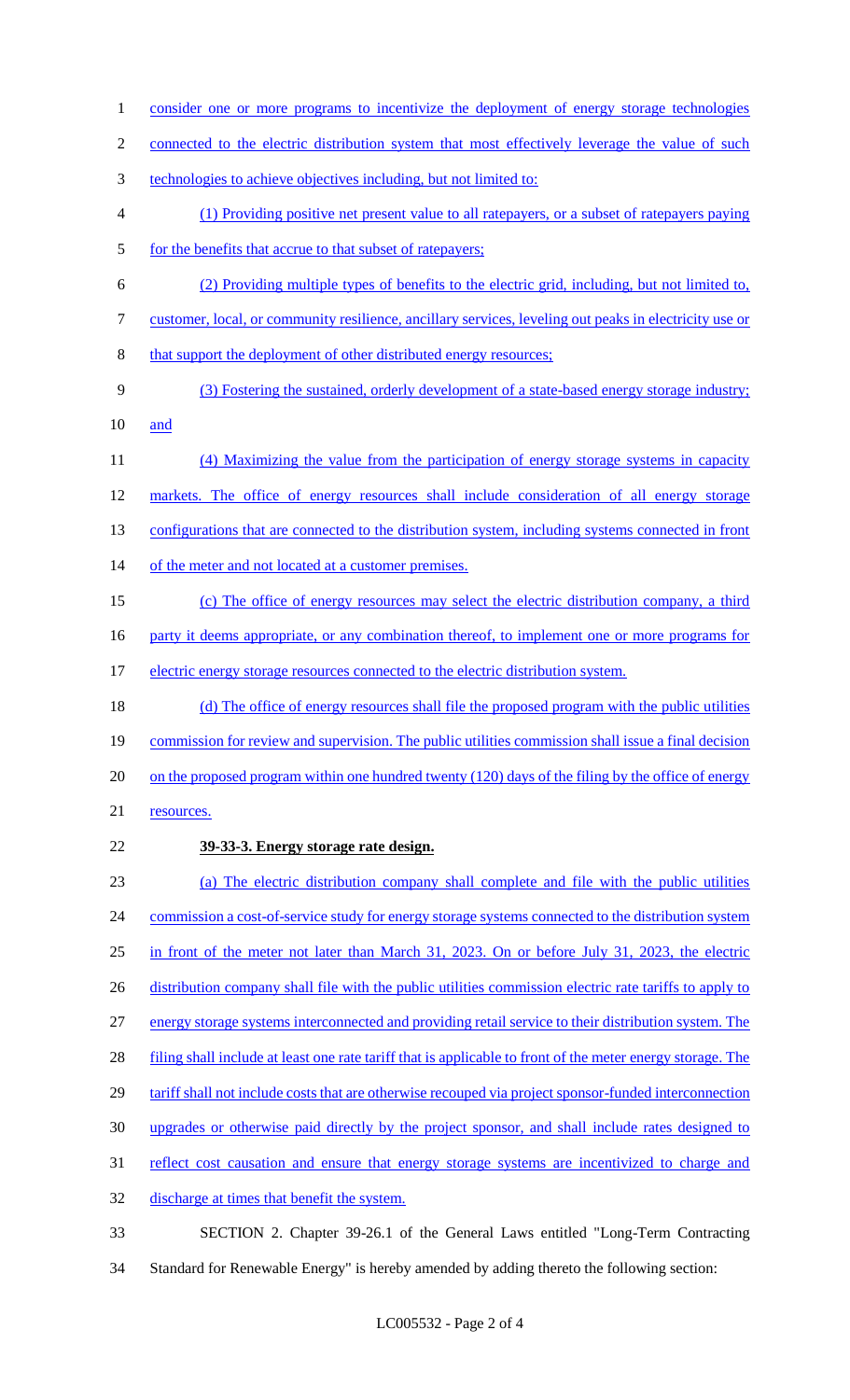# **39-26.1-10. Energy storage procurement.**

| $\overline{2}$ | (a) The electric distribution company shall issue and, subject to review and approval of the         |
|----------------|------------------------------------------------------------------------------------------------------|
| 3              | commission, select a reasonable, open, and competitive method of soliciting proposals from third     |
| $\overline{4}$ | parties for energy storage projects connected to the transmission or distribution system in front of |
| 5              | the meter, including, but not limited to, long-duration energy storage projects, that would achieve  |
| 6              | the goals in chapter 33 of title 39.                                                                 |
| $\tau$         | (b) The solicitation method shall be informed by a request for information on potential              |
| 8              | contract structures between electric distribution companies and third-party operators of energy      |
| 9              | storage projects, and products or services that may be procured.                                     |
| 10             | (c) The solicitation process shall permit a reasonable amount of negotiating discretion for          |
| 11             | the parties to engage in arms-length negotiations over final contract terms.                         |
| 12             | (d) Each contract entered into pursuant to this section shall contain a condition that it shall      |
| 13             | not be effective without commission review and approval.                                             |
| 14             | (e) Any agreement entered into pursuant to this section shall be subject to review and               |
| 15             | approval by the public utilities commission, which review shall be completed not later than one      |
| 16             | hundred twenty (120) days after the date on which such agreement is filed with the authority. The    |
| 17             | commission shall approve any such agreement if it determines that:                                   |
| 18             | (1) The contract is commercially reasonable as defined in $\S$ 39-31-3;                              |
| 19             | (2) The requirements for the solicitation have been met;                                             |
| 20             | (3) The contract is consistent with the state's greenhouse gas reduction targets; and                |
| 21             | (4) The contract is consistent with the purposes of this chapter and contributes to the              |
| 22             | achievement of the energy storage goals established in § 39-33-1.                                    |
| 23             | (f) The net costs of any such agreement, including costs incurred by the electric distribution       |
| 24             | companies under the agreement and reasonable costs incurred by the electric distribution             |
| 25             | companies in connection with the agreement, shall be recovered through a fully reconciling           |
| 26             | component of electric rates for all customers of electric distribution companies. Any net revenues   |
| 27             | from the sale of products purchased in accordance with long-term contracts entered into pursuant     |
| 28             | to this section shall be credited to customers through the same fully reconciling rate component for |
| 29             | all customers of the contracting electric distribution company.                                      |
| 30             | SECTION 3. This act shall take effect upon passage.                                                  |
|                |                                                                                                      |

======== LC005532  $=$